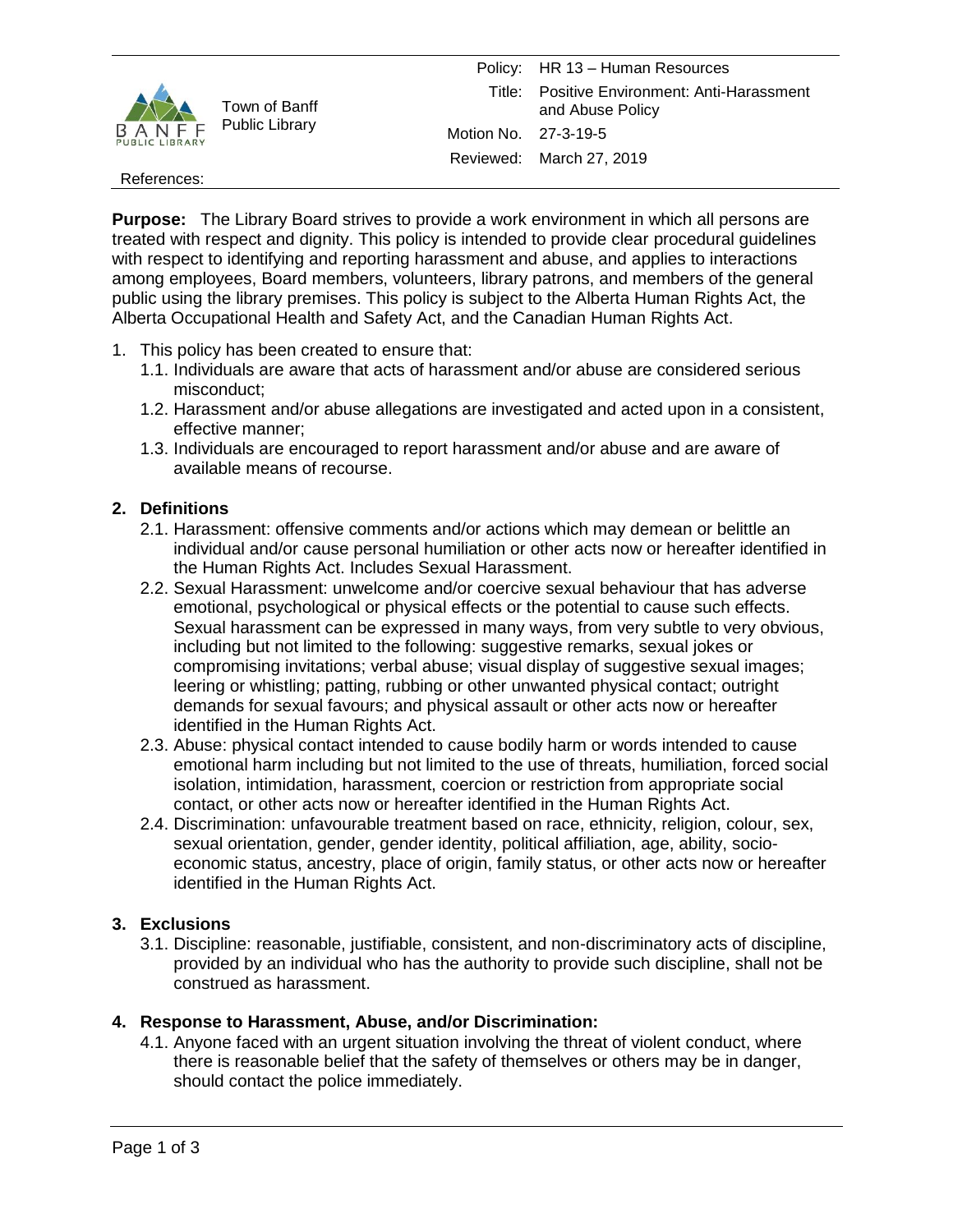

Town of Banff Public Library

#### References:

- 4.2. Persons who witness acts of Discrimination, Harassment or Abuse will report same to the Library Director (or to the HR&F Committee where the Library Director is involved in the incident) or otherwise act to remedy the situation, if appropriate.
- 4.3. For acts of Harassment, Discrimination, or Abuse by a member of the public, the action taken will be commensurate with the incident up to and including temporary or permanent withdrawal of services or legal action. (*See LM.5 Public Code of Conduct Policy*)
- 4.4. For acts of Harassment, Discrimination, or Abuse involving library volunteers and/or Board members, the response and processes should, as applicable, follow steps outlined in articles 4.5, 4.6, and 5 regarding employees, with the Library Director and/or investigation team determining an appropriate course of action.
- 4.5. If an employee believes they have been subjected to Discrimination, Harassment, or Abuse, and the employee feels comfortable and safe in doing so, they are encouraged to:
	- 4.5.1. Advise the offender, directly or through a third party, that the action is unacceptable behaviour and unwelcome; and,
	- 4.5.2. create the opportunity for the offender to cease such behaviour or conduct by making the alleged offender immediately aware of any behaviour or conduct that is offensive.
- 4.6. If the behaviour or conduct does not cease, or the type or severity of the behaviour or conduct warrants it:
	- 4.6.1. The incident(s) of perceived Harassment, Abuse, or Discrimination will be reported by the employee to the Library Director as soon as possible after the alleged occurrence, excepting where the incident involves the Library Director, as offender or complainant, in which case the incident will be reported to the HR&F Committee.
	- 4.6.2. The Library Director shall be responsible for ensuring that the complaint is promptly and thoroughly investigated by establishing an investigation team and a process for the investigation (see 5), excepting complaints involving the Library Director, as offender or complainant.
	- 4.6.3. Any incident involving the Library Director should be reported (by the complainant, witness(es), or the Library Director) to the Banff Public Library's Human Resources and Finance Committee (HR&F Committee).
	- 4.6.4. The HR&F Committee shall coordinate any required investigation involving the Library Director.
	- 4.6.5. The Committee should then proceed, where possible, according to the steps below (see Section 5).

# **5. Investigation Process**

- 5.1. Library Director (excepting where the Library Director is involved in the Incident, as offender or complainant, in which case the HR&F Committee Chair and Board Chair shall take their place) shall chair an investigative team and shall appoint other members to the team as deemed necessary to contribute.
- 5.2. The investigation process shall include:
	- 5.2.1 A written statement with a specific and clear description of the words or actions complained about, signed by the complainant.